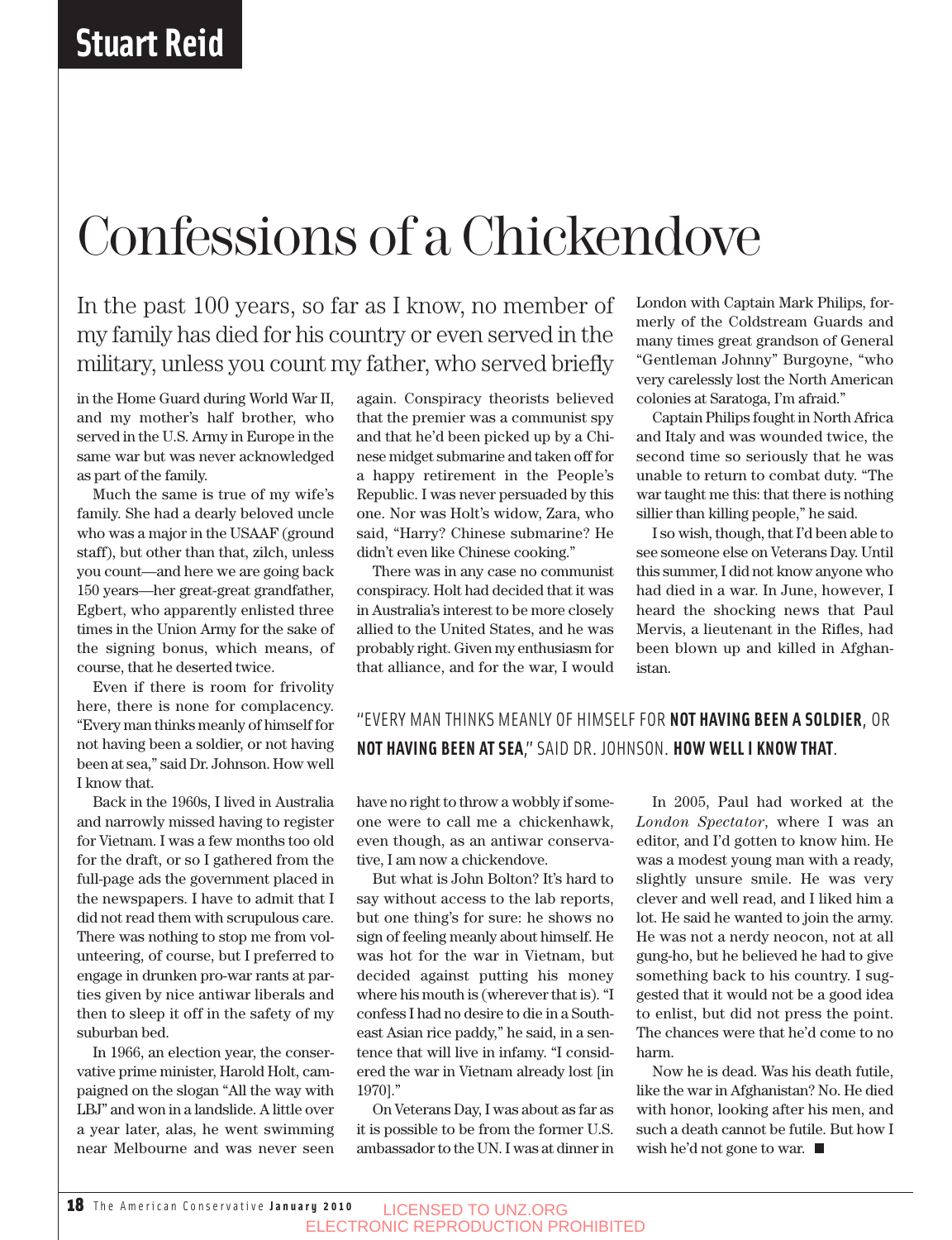| The American $\frac{\ }{\sqrt{\ }}$<br><b>Conservative</b><br><b>Confidential Reader Survey</b>                                                                                                                                                                                                                                                                                                                                   |                                                                                                                                                                                                                                                                                                                                                                                                                                                                                                               | How many books have you<br>purchased within the past<br>12 months?<br>__ Hardback<br>__ Paperback                                                                                                                                                                                                                                                                                                                                                                                                                                                                                                                                                                                                                                                                                                                                                                                                                                        |
|-----------------------------------------------------------------------------------------------------------------------------------------------------------------------------------------------------------------------------------------------------------------------------------------------------------------------------------------------------------------------------------------------------------------------------------|---------------------------------------------------------------------------------------------------------------------------------------------------------------------------------------------------------------------------------------------------------------------------------------------------------------------------------------------------------------------------------------------------------------------------------------------------------------------------------------------------------------|------------------------------------------------------------------------------------------------------------------------------------------------------------------------------------------------------------------------------------------------------------------------------------------------------------------------------------------------------------------------------------------------------------------------------------------------------------------------------------------------------------------------------------------------------------------------------------------------------------------------------------------------------------------------------------------------------------------------------------------------------------------------------------------------------------------------------------------------------------------------------------------------------------------------------------------|
| Please take a moment to<br>respond to our survey.<br>It will help us know<br>more about you and<br>your interests.<br><b>Gender:</b><br>Male<br>$\Box$ Female<br>Age:<br>$\overline{\phantom{a}}$ < 25<br>25-34<br>35-44<br>45-54<br>55-64<br>Over <sub>65</sub><br>Are you:<br>Married<br><b>Divorced</b><br>Single<br>Widowed<br>Do you:<br>Own your own home<br>Rent<br>Live with parent/other<br>What is the highest level of | Taking the last issue of<br><b>The American Conservative</b><br>that you received, approxi-<br>mately what percentage of<br>the articles did you read?<br>100%<br>75%<br>50%<br>25%<br>none<br>What is your favorite portion of<br>the magazine?<br>Front Lines<br>Columns<br>News articles<br>Cultural essays<br><b>Book reviews</b><br>Are you a:<br>$\Box$ Republican<br>Democrat<br>$\Box$ Independent<br>Which public figure's views<br>most approximate your own?<br>Pat Buchanan<br>$\Box$ Sarah Palin | How many hours a week do<br>you spend on the Internet?<br>$\Box$ 1 to 4<br>$\sqcap$ None<br>5 to 9 $\Box$ 10 to 19<br>$\Box$ 20 +<br>How often do you visit our web-<br>site?<br>Daily<br>$\mathcal{L}$<br>Weekly<br>Occasionally<br>Never<br>What are the three websites<br>you most commonly visit?<br>$1$ $\overline{\phantom{a}}$<br>$3$ $\overline{\phantom{a}}$<br>What three magazines do you<br>most frequently read?<br>$1$ $\overline{\phantom{a}}$<br>$\begin{array}{c} 3 \end{array}$<br>What is your occupation?<br>What is your annual income?<br>Less than \$30,000<br>\$30,001 to \$49,999<br>\$50,001 to \$79,999<br>\$80,001 to \$99,999<br>\$100,001 to \$149,999<br>\$150,001 to \$249,999<br>\$250,000 and above<br>Please return this survey to:<br><b>The American Conservative</b><br>1300 Wilson Blvd., Suite 120<br>Arlington, VA 22209<br>Thank you for taking the time to<br>help The American Conservative. |
| education that you achieved?<br>Less than high school<br>High school degree<br>Undergraduate degree<br>Post-graduate degree<br>How often do you read<br><b>The American Conservative?</b><br>Every issue<br>Almost every issue<br>Occasional issue<br>Never<br>How many individuals other<br>than yourself read your copy of<br><b>The American Conservative?</b>                                                                 | Ron Paul<br>Barack Obama<br>Ralph Nader<br>Which of the following issues<br>is most important to you:<br>Abortion<br><b>Civil liberties</b><br>Education<br>Environment<br>Gun rights<br>Healthcare<br>Immigration<br>Monetary policy<br>Trade<br>War                                                                                                                                                                                                                                                         |                                                                                                                                                                                                                                                                                                                                                                                                                                                                                                                                                                                                                                                                                                                                                                                                                                                                                                                                          |

✂